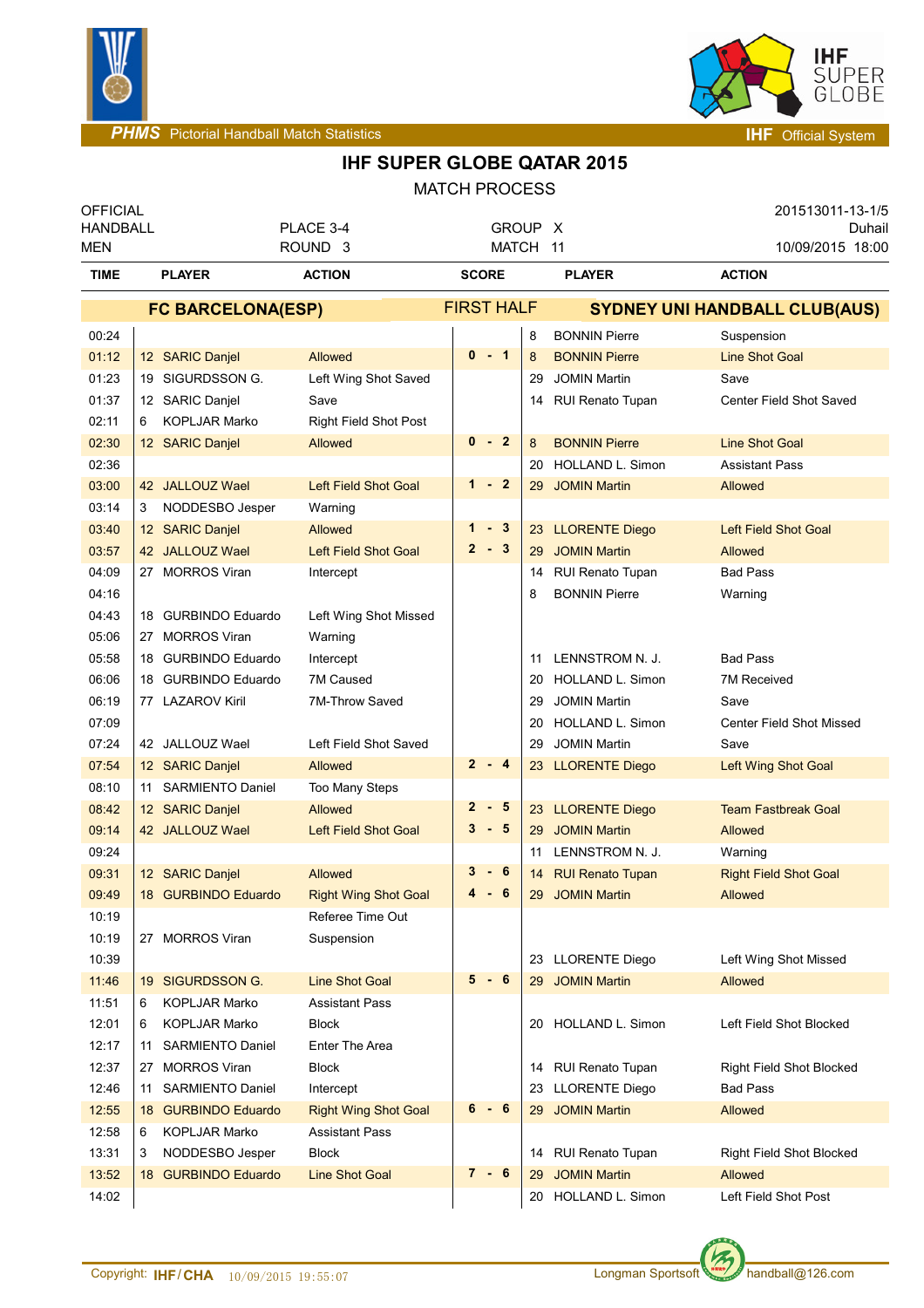



## **IHF SUPER GLOBE QATAR 2015**

| <b>OFFICIAL</b><br><b>HANDBALL</b><br>MEN |                          |                                     | PLACE 3-4<br>ROUND <sub>3</sub> |              |           | GROUP X<br>MATCH 11 |                                      | 201513011-13-2/5<br>Duhail<br>10/09/2015 18:00 |  |
|-------------------------------------------|--------------------------|-------------------------------------|---------------------------------|--------------|-----------|---------------------|--------------------------------------|------------------------------------------------|--|
| <b>TIME</b>                               |                          | <b>PLAYER</b>                       | <b>ACTION</b>                   | <b>SCORE</b> |           |                     | <b>PLAYER</b>                        | <b>ACTION</b>                                  |  |
|                                           | <b>FC BARCELONA(ESP)</b> |                                     |                                 |              |           | <b>FIRST HALF</b>   | <b>SYDNEY UNI HANDBALL CLUB(AUS)</b> |                                                |  |
| 14:18                                     |                          | 11 SARMIENTO Daniel                 | <b>Breakthrough Goal</b>        | 8-6          |           | 29                  | <b>JOMIN Martin</b>                  | Allowed                                        |  |
| 15:45                                     | 6                        | <b>KOPLJAR Marko</b>                | Warning                         |              |           |                     |                                      |                                                |  |
| 16:44                                     |                          | 12 SARIC Danjel                     | Allowed                         |              | $8 - 7$   | 9                   | <b>CORNELLA Joan</b>                 | <b>Line Shot Goal</b>                          |  |
| 16:47                                     |                          |                                     |                                 |              |           | 20                  | <b>HOLLAND L. Simon</b>              | <b>Assistant Pass</b>                          |  |
| 16:58                                     |                          | 42 JALLOUZ Wael                     | Line Shot Missed                |              |           |                     |                                      |                                                |  |
| 17:13                                     |                          |                                     |                                 |              |           | 25                  | TRAVERSO S.                          | Indv. Fastbreak Post                           |  |
| 17:42                                     |                          | 19 SIGURDSSON G.                    | Left Field Shot Saved           |              |           | 29                  | <b>JOMIN Martin</b>                  | Save                                           |  |
| 17:52                                     |                          |                                     |                                 |              |           | 14                  | <b>RUI Renato Tupan</b>              | Too Many Steps                                 |  |
| 18:06                                     | 3                        | <b>NODDESBO Jesper</b>              | <b>Team Fastbreak Goal</b>      |              | 9 - 7     | 29                  | <b>JOMIN Martin</b>                  | Allowed                                        |  |
| 18:38                                     |                          | 12 SARIC Danjel                     | Allowed                         | $9 - 8$      |           | 20                  | <b>HOLLAND L. Simon</b>              | <b>Breakthrough Goal</b>                       |  |
| 19:13                                     |                          | 11 SARMIENTO Daniel                 | <b>Breakthrough Goal</b>        | $10 - 8$     |           | 29                  | <b>JOMIN Martin</b>                  | Allowed                                        |  |
| 19:21                                     |                          |                                     |                                 |              |           | 26                  | <b>LASKAWY Johannes</b>              | Warning                                        |  |
| 19:40                                     | 3                        | NODDESBO Jesper                     | Suspension                      |              |           |                     |                                      |                                                |  |
| 20:22                                     |                          |                                     |                                 |              |           | 8                   | <b>BONNIN Pierre</b>                 | Line Shot Missed                               |  |
| 20:38                                     |                          | 11 SARMIENTO Daniel                 | <b>Bad Pass</b>                 |              |           | 26                  | <b>LASKAWY Johannes</b>              | Intercept                                      |  |
| 21:02                                     |                          | 19 SIGURDSSON G.                    | Intercept                       |              |           | 20                  | HOLLAND L. Simon                     | <b>Bad Pass</b>                                |  |
| 21:21                                     | 6                        | <b>KOPLJAR Marko</b>                | Right Field Shot Saved          |              |           | 29                  | <b>JOMIN Martin</b>                  | Save                                           |  |
| 21:41                                     |                          | 12 SARIC Danjel                     | Allowed                         | $10 - 9$     |           | 23                  | <b>LLORENTE Diego</b>                | <b>Center Field Shot Goal</b>                  |  |
| 22:21                                     |                          | 19 SIGURDSSON G.                    | Left Wing Shot Goal             |              | $11 - 9$  | 29                  | <b>JOMIN Martin</b>                  | Allowed                                        |  |
| 22:32                                     |                          | 27 MORROS Viran                     | Steal                           |              |           |                     | 23 LLORENTE Diego                    | <b>Bad Receive</b>                             |  |
| 22:41                                     | 9                        | <b>ENTRERRIOS Raul</b>              | <b>Bad Pass</b>                 |              |           |                     |                                      |                                                |  |
| 22:49                                     |                          |                                     |                                 |              |           |                     |                                      | Team Time Out                                  |  |
| 23:04                                     |                          | 12 SARIC Danjel                     | Save                            |              |           | 11                  | LENNSTROM N. J.                      | Center Field Shot Saved                        |  |
| 23:26                                     |                          | 19 SIGURDSSON G.                    | <b>Bad Pass</b>                 |              |           | 24                  | DARSOULANT Celym                     | Intercept                                      |  |
| 23:37                                     | 8                        | <b>TOMAS Victor</b>                 | Intercept                       |              |           | 26                  | <b>LASKAWY Johannes</b>              | <b>Bad Pass</b>                                |  |
| 24:25                                     | 3                        | NODDESBO Jesper                     | <b>Line Shot Goal</b>           |              | $12 - 9$  | 29                  | <b>JOMIN Martin</b>                  | Allowed                                        |  |
| 24:31                                     | 9                        | <b>ENTRERRIOS Raul</b>              | <b>Assistant Pass</b>           |              |           |                     |                                      |                                                |  |
| 25:09                                     | 3                        | NODDESBO Jesper                     | Steal                           |              |           |                     | 24 DARSOULANT Celym                  | <b>Bad Receive</b>                             |  |
| 25:18                                     |                          | 19 SIGURDSSON G.                    | <b>Team Fastbreak Goal</b>      |              | $13 - 9$  | 29                  | <b>JOMIN Martin</b>                  | Allowed                                        |  |
| 25:31                                     |                          | 12 SARIC Danjel                     | Save                            |              |           |                     | 24 DARSOULANT Celym                  | Left Field Shot Saved                          |  |
| 26:07                                     |                          | 27 MORROS Viran                     | <b>Block</b>                    |              |           | 11                  | LENNSTROM N. J.                      | Center Field Shot Blocker                      |  |
| 26:07                                     |                          | 10 SORHAINDO Cedric                 | Enter The Area                  |              |           |                     |                                      |                                                |  |
| 26:22                                     |                          | 12 SARIC Danjel                     | Save                            |              |           | 24                  | DARSOULANT Celym                     | Breakthrough Saved                             |  |
| 26:33                                     |                          |                                     | Referee Time Out                |              |           |                     |                                      |                                                |  |
| 26:33                                     |                          | 10 SORHAINDO Cedric                 | 7M Caused                       |              |           | 8                   | <b>BONNIN Pierre</b>                 | <b>7M Received</b>                             |  |
| 26:33                                     |                          |                                     |                                 | $14 - 9$     |           | 8                   | <b>BONNIN Pierre</b>                 | Suspension                                     |  |
| 26:35                                     |                          | 77 LAZAROV Kiril                    | <b>7M-Throw Goal</b>            |              |           | 29                  | <b>JOMIN Martin</b>                  | Allowed                                        |  |
| 27:22                                     |                          | 12 SARIC Danjel                     | Save                            |              |           | 7                   | <b>ANDERSON Tim</b>                  | Left Field Shot Saved                          |  |
| 27:50<br>28:14                            |                          | 19 SIGURDSSON G.<br>12 SARIC Danjel | Line Shot Post<br>Allowed       |              | $14 - 10$ |                     |                                      | Left Field Shot Goal                           |  |
|                                           |                          |                                     |                                 |              | $15 - 10$ |                     | 23 LLORENTE Diego                    |                                                |  |
| 28:46                                     | 8                        | <b>TOMAS Victor</b>                 | <b>Right Wing Shot Goal</b>     |              |           |                     | 29 JOMIN Martin                      | Allowed                                        |  |

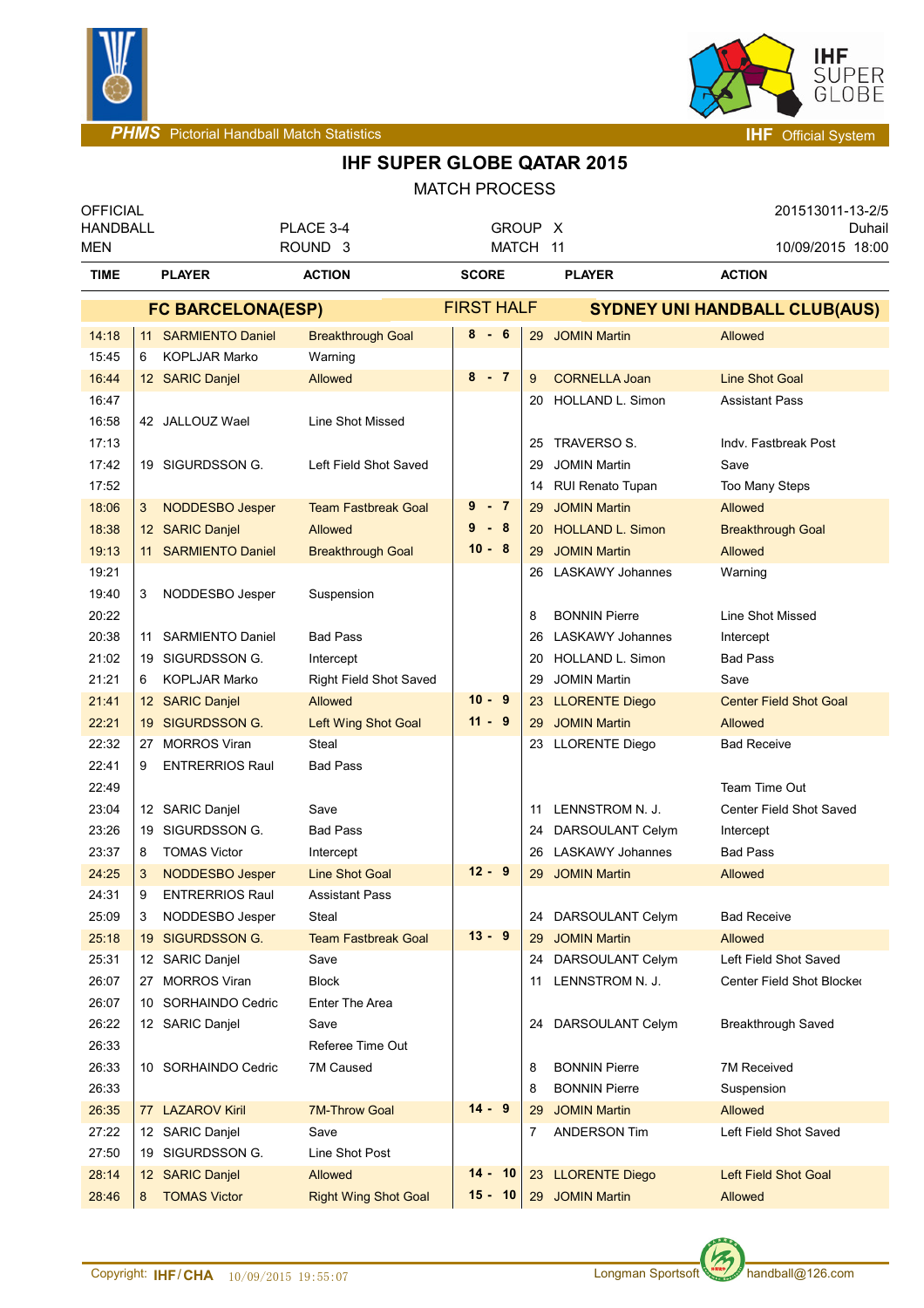



**IHF SUPER GLOBE QATAR 2015**

| <b>OFFICIAL</b><br>HANDBALL<br><b>MEN</b> |                            | PLACE 3-4<br>ROUND <sub>3</sub> | GROUP X<br>MATCH 11 |    |                      | 201513011-13-3/5<br>Duhail<br>10/09/2015 18:00 |
|-------------------------------------------|----------------------------|---------------------------------|---------------------|----|----------------------|------------------------------------------------|
| <b>TIME</b>                               | <b>PLAYER</b>              | <b>ACTION</b>                   | <b>SCORE</b>        |    | <b>PLAYER</b>        | <b>ACTION</b>                                  |
|                                           | <b>FC BARCELONA(ESP)</b>   |                                 | <b>FIRST HALF</b>   |    |                      | <b>SYDNEY UNI HANDBALL CLUB(AUS)</b>           |
| 28:52<br>29:12                            | <b>LAZAROV Kiril</b><br>77 | <b>Assistant Pass</b>           |                     | 8  | <b>BONNIN Pierre</b> | Enter The Area                                 |
| 29:34                                     | <b>LAZAROV Kiril</b><br>77 | <b>Right Wing Shot Saved</b>    |                     | 29 | <b>JOMIN Martin</b>  | Save                                           |
| 29:38                                     | SORHAINDO Cedric<br>10     | Enter The Area                  |                     |    |                      |                                                |
| 29:50                                     | <b>SARIC Danjel</b><br>12  | Save                            |                     |    | LENNSTROM N. J.      | Left Field Shot Saved                          |

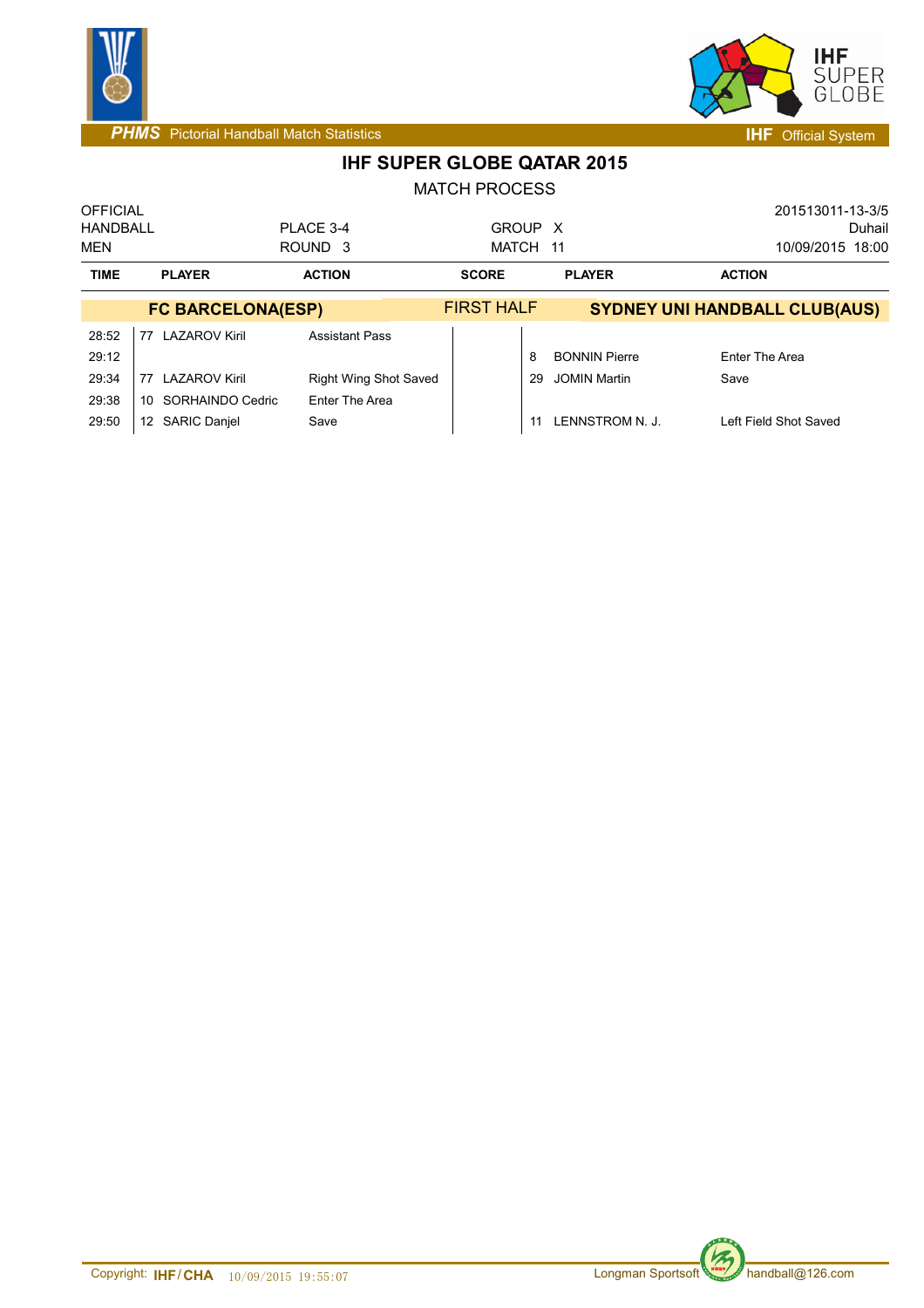



## **IHF SUPER GLOBE QATAR 2015**

| <b>OFFICIAL</b><br><b>HANDBALL</b><br><b>MEN</b> |                          |                         | PLACE 3-4<br>ROUND <sub>3</sub>                     |                    | GROUP X<br>MATCH 11 |    |                                      | 201513011-13-4/5<br>Duhail<br>10/09/2015 18:00 |  |  |
|--------------------------------------------------|--------------------------|-------------------------|-----------------------------------------------------|--------------------|---------------------|----|--------------------------------------|------------------------------------------------|--|--|
| <b>TIME</b>                                      |                          | <b>PLAYER</b>           | <b>ACTION</b>                                       | <b>SCORE</b>       |                     |    | <b>PLAYER</b>                        | <b>ACTION</b>                                  |  |  |
|                                                  | <b>FC BARCELONA(ESP)</b> |                         |                                                     | <b>SECOND HALF</b> |                     |    | <b>SYDNEY UNI HANDBALL CLUB(AUS)</b> |                                                |  |  |
| 03:39                                            |                          | 39 JICHA Filip          | 7M Caused                                           |                    |                     |    | 28 KROCZEK Mateusz                   | 7M Received                                    |  |  |
| 03:43                                            |                          | 13 ARINO Aitor          | <b>Line Shot Goal</b>                               |                    | $16 - 10$           | 29 | <b>JOMIN Martin</b>                  | Allowed                                        |  |  |
| 03:52                                            |                          | 77 LAZAROV Kiril        | <b>7M-Throw Goal</b>                                |                    | $17 - 10$           |    | 29 JOMIN Martin                      | Allowed                                        |  |  |
| 04:29                                            |                          |                         | Referee Time Out                                    |                    |                     |    |                                      |                                                |  |  |
| 04:29                                            | 9                        | <b>ENTRERRIOS Raul</b>  | Suspension                                          |                    |                     |    |                                      |                                                |  |  |
| 05:15                                            | 11                       | <b>SARMIENTO Daniel</b> | <b>Bad Pass</b>                                     |                    |                     |    |                                      |                                                |  |  |
| 05:25                                            | $\mathbf{1}$             | PEREZ DE V. G.          | Save                                                |                    |                     | 8  | <b>BONNIN Pierre</b>                 | Line Shot Saved                                |  |  |
| 05:27                                            |                          |                         |                                                     |                    |                     | 6  | <b>GAULON Pierre</b>                 | <b>Assistant Pass</b>                          |  |  |
| 06:13                                            |                          | 11 SARMIENTO Daniel     | <b>Breakthrough Missed</b>                          |                    |                     |    |                                      |                                                |  |  |
| 06:13                                            |                          |                         | Referee Time Out                                    |                    |                     |    |                                      |                                                |  |  |
| 06:13                                            |                          |                         |                                                     |                    |                     |    | 23 LLORENTE Diego                    | Suspension                                     |  |  |
| 06:35                                            | $\mathbf{1}$             | PEREZ DE V. G.          | Allowed                                             | $17 - 11$          |                     | 28 | <b>KROCZEK Mateusz</b>               | <b>Right Wing Shot Goal</b>                    |  |  |
| 07:02                                            |                          | 39 JICHA Filip          | <b>Line Shot Goal</b>                               | $18 - 11$          |                     |    | 29 JOMIN Martin                      | Allowed                                        |  |  |
| 07:38                                            |                          |                         | Referee Time Out                                    |                    |                     |    |                                      |                                                |  |  |
| 08:10                                            | $\mathbf 1$              | PEREZ DE V. G.          | Save                                                |                    |                     | 20 | <b>HOLLAND L. Simon</b>              | Left Field Shot Saved                          |  |  |
| 08:18                                            | 9                        | <b>ENTRERRIOS Raul</b>  | Left Field Shot Missed                              |                    |                     |    |                                      |                                                |  |  |
| 08:42                                            |                          |                         |                                                     |                    |                     |    |                                      | Team Time Out                                  |  |  |
| 09:08                                            |                          |                         |                                                     | $19 - 11$          |                     | 28 | <b>KROCZEK Mateusz</b>               | <b>Right Field Shot Missed</b>                 |  |  |
| 09:19<br>09:27                                   |                          | 13 ARINO Aitor          | <b>Left Wing Shot Goal</b><br><b>Assistant Pass</b> |                    |                     | 29 | <b>JOMIN Martin</b>                  | Allowed                                        |  |  |
| 10:14                                            |                          | 18 GURBINDO Eduardo     | Referee Time Out                                    |                    |                     |    |                                      |                                                |  |  |
| 10:14                                            |                          | 39 JICHA Filip          | Suspension                                          |                    |                     |    |                                      |                                                |  |  |
| 10:31                                            |                          | 18 GURBINDO Eduardo     | Intercept                                           |                    |                     | 20 | <b>HOLLAND L. Simon</b>              | <b>Bad Pass</b>                                |  |  |
| 10:59                                            | 9                        | <b>ENTRERRIOS Raul</b>  | Left Wing Shot Goal                                 | $20 - 11$          |                     | 29 | <b>JOMIN Martin</b>                  | Allowed                                        |  |  |
| 11:20                                            |                          |                         |                                                     |                    |                     | 20 | <b>HOLLAND L. Simon</b>              | Left Field Shot Missed                         |  |  |
| 11:44                                            |                          | 42 JALLOUZ Wael         | <b>Right Wing Shot Missed</b>                       |                    |                     |    |                                      |                                                |  |  |
| 11:55                                            | 1                        | PEREZ DE V. G.          | Save                                                |                    |                     |    | 24 DARSOULANT Celym                  | Line Shot Saved                                |  |  |
| 12:47                                            |                          | 21 SYPRZAK Kamil        | <b>Offensive Foul</b>                               |                    |                     |    |                                      |                                                |  |  |
| 13:23                                            |                          |                         | Referee Time Out                                    |                    |                     |    |                                      |                                                |  |  |
| 13:41                                            | 1                        | PEREZ DE V. G.          | Allowed                                             |                    | $20 - 12$           |    | 23 LLORENTE Diego                    | <b>Center Field Shot Goal</b>                  |  |  |
| 14:12                                            |                          |                         | Referee Time Out                                    |                    |                     |    |                                      |                                                |  |  |
| 14:12                                            |                          | 21 SYPRZAK Kamil        | 7M Caused                                           |                    |                     | 6  | <b>GAULON Pierre</b>                 | <b>7M Received</b>                             |  |  |
| 14:12                                            |                          |                         |                                                     |                    |                     | 6  | <b>GAULON Pierre</b>                 | Suspension                                     |  |  |
| 14:15                                            |                          | 77 LAZAROV Kiril        | 7M-Throw Saved                                      |                    |                     | 29 | <b>JOMIN Martin</b>                  | Save                                           |  |  |
| 15:00                                            |                          | PEREZ DE V. G.          | <b>Allowed</b>                                      |                    | $20 - 13$           | 9  | <b>CORNELLA Joan</b>                 | Left Wing Shot Goal                            |  |  |
| 15:19                                            | 9                        | <b>ENTRERRIOS Raul</b>  | <b>Bad Pass</b>                                     |                    |                     |    | 23 LLORENTE Diego                    | Intercept                                      |  |  |
| 15:24                                            | $\mathbf{1}$             | PEREZ DE V. G.          | Allowed                                             |                    | 20 - 14             |    | 23 LLORENTE Diego                    | Indy. Fastbreak Goal                           |  |  |
| 15:28                                            |                          | 18 GURBINDO Eduardo     | <b>Right Wing Shot Goal</b>                         |                    | $21 - 14$           | 29 | <b>JOMIN Martin</b>                  | Allowed                                        |  |  |
| 16:03                                            | $\mathbf{1}$             | PEREZ DE V. G.          | Allowed                                             | $21 - 15$          |                     | 8  | <b>BONNIN Pierre</b>                 | <b>Line Shot Goal</b>                          |  |  |
| 16:32                                            | 9                        | <b>ENTRERRIOS Raul</b>  | <b>Line Shot Goal</b>                               |                    | 22 - 15             | 29 | <b>JOMIN Martin</b>                  | Allowed                                        |  |  |
| 16:36                                            |                          | 77 LAZAROV Kiril        | <b>Assistant Pass</b>                               |                    |                     |    |                                      |                                                |  |  |